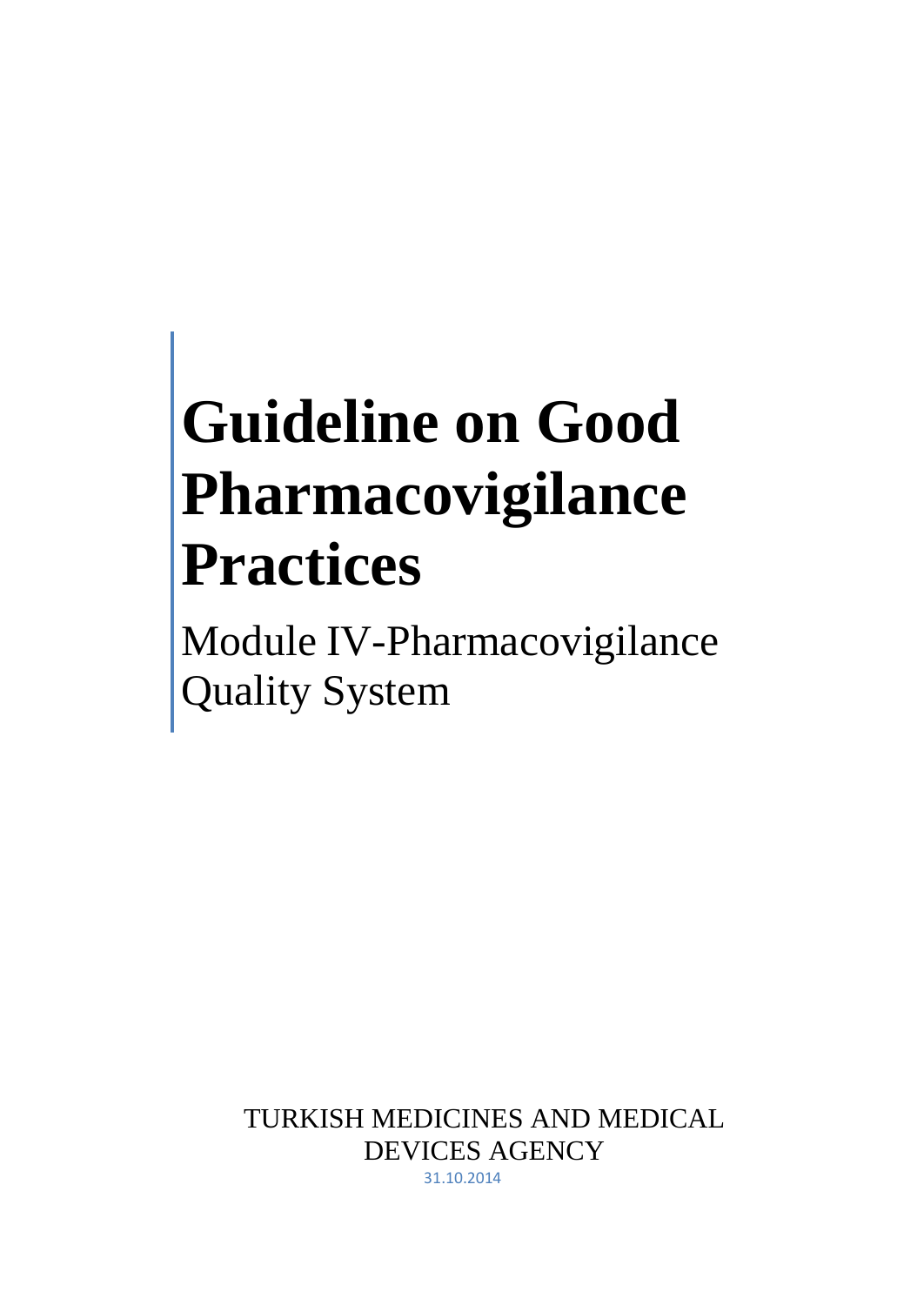| 1.12.1. Additional quality system documentation by marketing authorisation holders7               |   |
|---------------------------------------------------------------------------------------------------|---|
|                                                                                                   |   |
| 1.13. Monitoring of the performance and effectiveness of the pharmacovigilance system             |   |
| 1.14. Preparedness planning for pharmacovigilance in public health emergencies                    |   |
|                                                                                                   |   |
|                                                                                                   |   |
| 2.1. Overall pharmacovigilance responsibilities of the applicant and marketing authorisation      | 9 |
| 2.1.1. Responsibilities of the marketing authorisation holder in relation to the qualified person |   |
| 2.1.1.1 Qualifications of the qualified person responsible for pharmacovigilance11                |   |
| 2.1.1.2. Role of the qualified person responsible for pharmacovigilance11                         |   |
| 2.1.2. Specific quality system processes of the marketing authorisation holder12                  |   |
| 2.1.3. Quality system requirements for pharmacovigilance tasks subcontracted by the marketing     |   |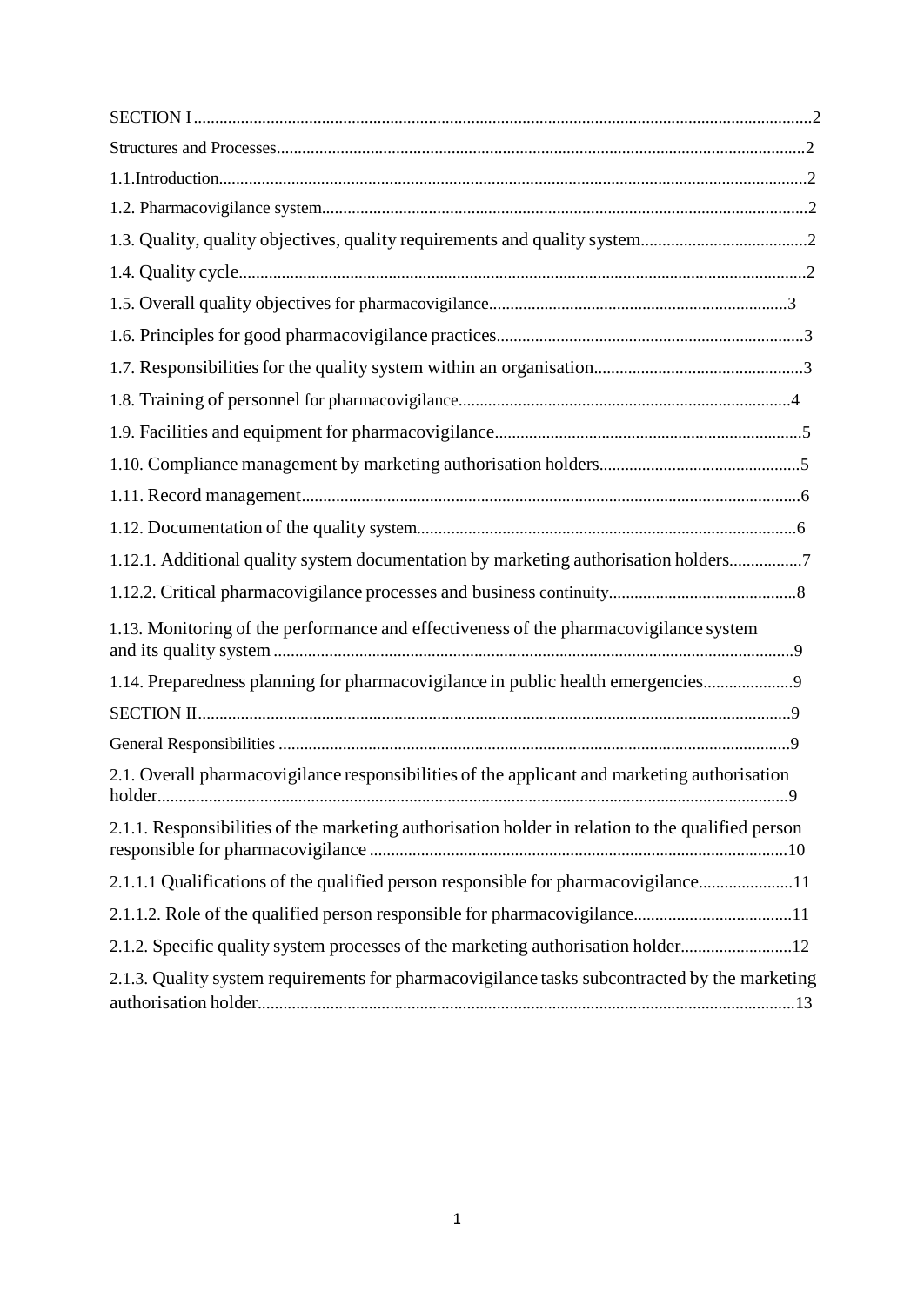#### **SECTION I**

#### **Structures and Processes**

#### **1.1.Introduction**

This module is prepared to provide a guideline to Marketing Authorization Holder in order to establish and maintain the quality assurance systems with respect to pharmacovigilance. Marketing Authorization Holders should establish and use suitable and effective quality systems to perform pharmacovigilance activities. Quality system application should be performed according to the whole quality targets provided in section 1.5 and instructive principles provided in section 1.6 and it should be taken into account that the application of quality system and provision of quality targets for each drug in the quality system is very important to meet the pharmacovigilance-related tasks.

#### **1.2.** *Pharmacovigilance system*

Pharmacovigilance system is described as a system which is used to perform tasks and responsibilities in "The Regulation on Safety of Drugs" established by Marketing Authorization Holders and Applicants and Relevant Institutions and Other Organizations and which is designed to determine any changes in benefit/risk balance by monitoring safety of drugs.

Like other systems, pharmacovigilance system is also defined by structure, process and results. Including the necessary structures, there is a specific module in Good Pharmacovigilance Practices (GVP) for each specific pharmacovigilance process.

## **1.3.** *Quality, quality objectives, quality requirements and quality system*

The quality of a pharmacovigilance system can be defined as all the characteristics of the system which are considered to produce, according to estimated likelihoods, outcomes relevant to the objectives of pharmacovigilance.

In general, quality is a matter of degree and can be measured. Measuring if the required degree of quality has been achieved necessitates pre-defined quality requirements. Quality requirements are those characteristics of a system that are likely to produce the desired outcome, or quality objectives. The overall quality objectives for pharmacovigilance systems are provided under 1.5.

Specific quality objectives and quality requirements for the specific structures and processes of the pharmacovigilance systems are provided in each Module of GVP as appropriate.

The quality system is part of the pharmacovigilance system and consists of its own structures and processes. It shall cover organisational structure, responsibilities, procedures, processes and resources of the pharmacovigilance system as well as appropriate resource management, compliance management and record management

## **1.4.** *Quality cycle*

The quality system shall be based on all of the following activities:

• quality planning: establishing structures and planning integrated and consistent processes;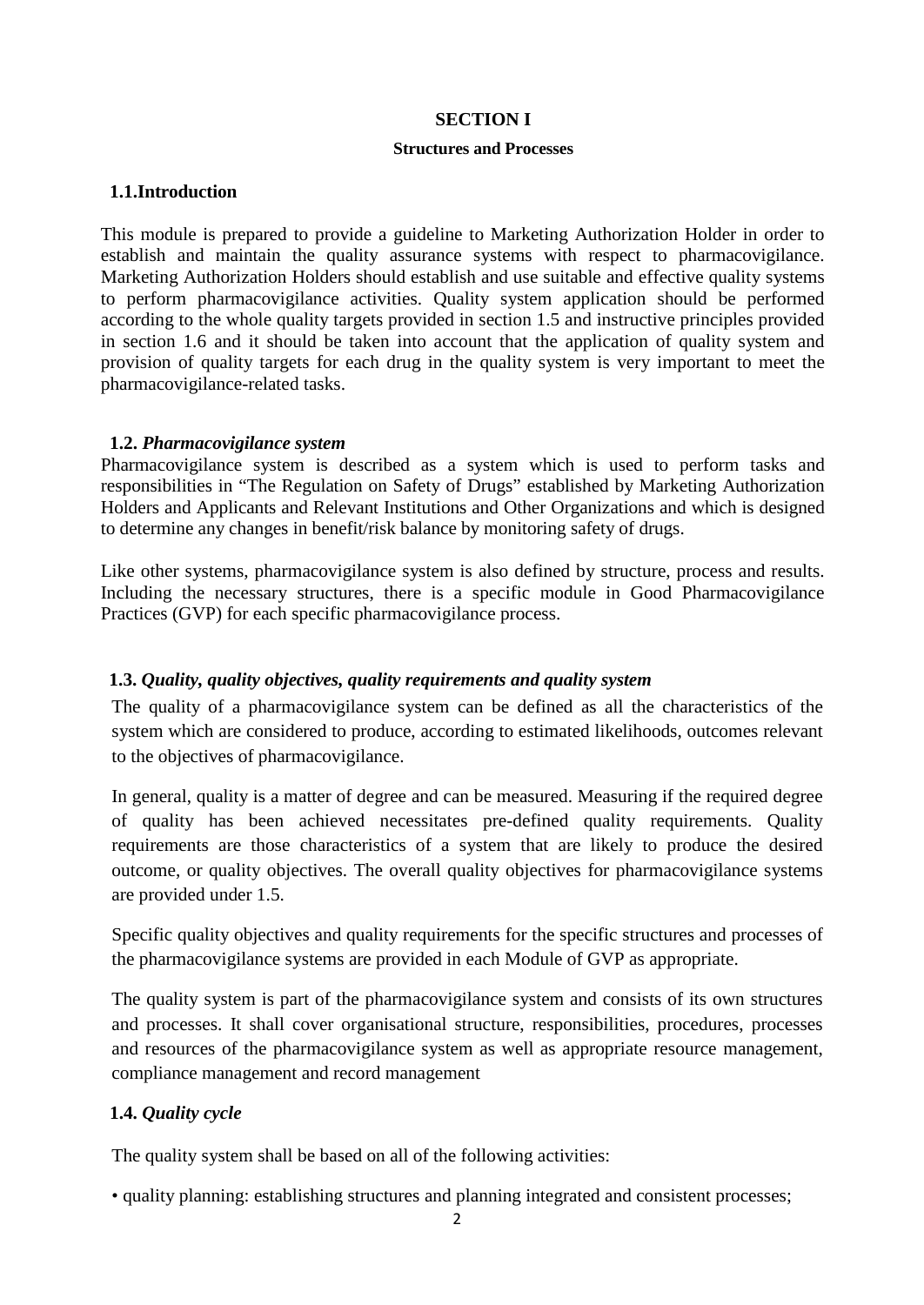• quality adherence: carrying out tasks and responsibilities in accordance with quality requirements ;

• quality control and assurance: monitoring and evaluating how effectively the structures and processes have been established and how effectively the processes are being carried out; and

• quality improvements: correcting and improving the structures and processes where necessary

# **1.5.** *Overall quality objectives for pharmacovigilance*

The overall quality objectives of a pharmacovigilance system are:

- complying with the legal requirements for pharmacovigilance tasks and responsibilities;
- preventing harm from adverse reactions in humans arising from the use of authorised medicinal products within or outside the terms of marketing authorisation or from occupational exposure;
- promoting the safe and effective use of medicinal products, in particular through providing timely information about the safety of medicinal products to patients, healthcare professionals and the public; and
- contributing to the protection of patients' and public health.

### **1.6.** *Principles for good pharmacovigilance practices*

With the aim of fulfilling the overall quality objectives in Act 1.5. The following principles should guide the design of all structures and processes as well as the conduct of all tasks and responsibilities:

- The needs of patients, healthcare professionals and the public in relation to the safety of medicines should be met.
- Upper management should provide leadership in the implementation of the quality system and motivation for all staff members in relation to the quality objectives.
- All personnel of the marketing authorisation holder should be involved in and support the pharmacovigilance system on the basis of task ownership and responsibility in a degree according to their tasks and assigned responsibilities.
- All persons involved with the entire organisation should engage in continuous quality improvement following the quality cycle in 1.4.
- Resources and tasks should be organised as structures and processes in a manner that will support the proactive, risk-proportionate, continuous and integrated conduct of pharmacovigilance.
- All available evidence on the risk-benefit balance of medicinal products should be sought and all relevant aspects, which could impact on the risk-benefit balance and the use of a product, should be considered for decision-making.
- Good cooperation should be fostered between marketing authorisation holders, competent authorities, public health organisations, patients, healthcare professionals, learned societies and other relevant bodies in accordance with the applicable legal provisions.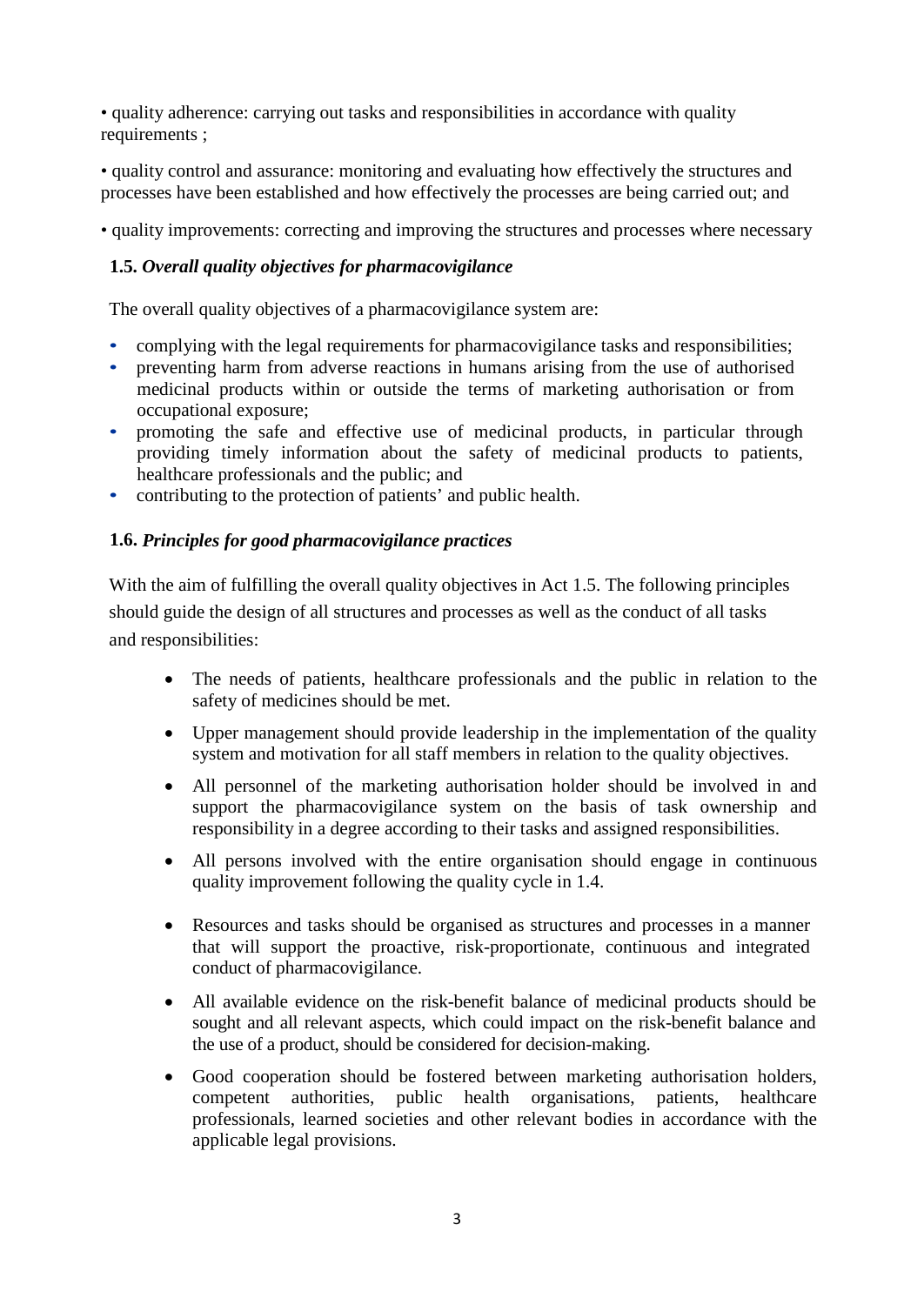# **1.7.** *Responsibilities for the quality system within an organisation*

A sufficient number of competent and appropriately qualified and trained personnel shall be available for the performance of pharmacovigilance activities. Their responsibility should include adherence to the principles defined in 1.6.

In accordance with the quality cycle (see 1.4.), managerial staff with management responsibilities in any organisation should be responsible for:

ensuring that the organisation documents the quality system as described in 1.12.;

• ensuring that the documents describing the quality system are subject to document control in relation to their creation, revision, approval and implementation;

• ensuring that adequate resources are available and that training is provided (see 1.8.);

• ensuring that suitable and sufficient premises, facilities and equipment are available (see 1.9.);

• ensuring adequate compliance management (see 1.10);

ensuring adequate record management (see 1.11.);

• reviewing the pharmacovigilance system including its quality system at regular intervals in risk- based manner to verify its effectiveness (see 1.13.) and introducing corrective and preventive measures where necessary;

• ensuring that mechanisms exist for timely and effective communication,

• identifying and investigating concerns arising within an organisation regarding suspected non- adherence to the requirements of the quality and pharmacovigilance systems and taking corrective, preventive and escalation action as necessary;

ensuring that audits are performed (see 1.13.).

In relation to the management responsibilities described above, upper management within an organisation should provide leadership through:

• motivating all staff members, based on shared values, trust and freedom to speak and act with responsibility and through recognition of staff members' contributions within the organisation; and

assigning roles, responsibilities and authorities to staff members according to their competencies and communicating and implementing these throughout the organisation.

# **1.8.** *Training of personnel for pharmacovigilance*

Achieving the required quality for the conduct of pharmacovigilance processes and their outcomes by an organisation is intrinsically linked with the availability of a sufficient number of competent and appropriately qualified and trained personnel (see 1.7.).

All personnel involved in the performance of pharmacovigilance activities shall receive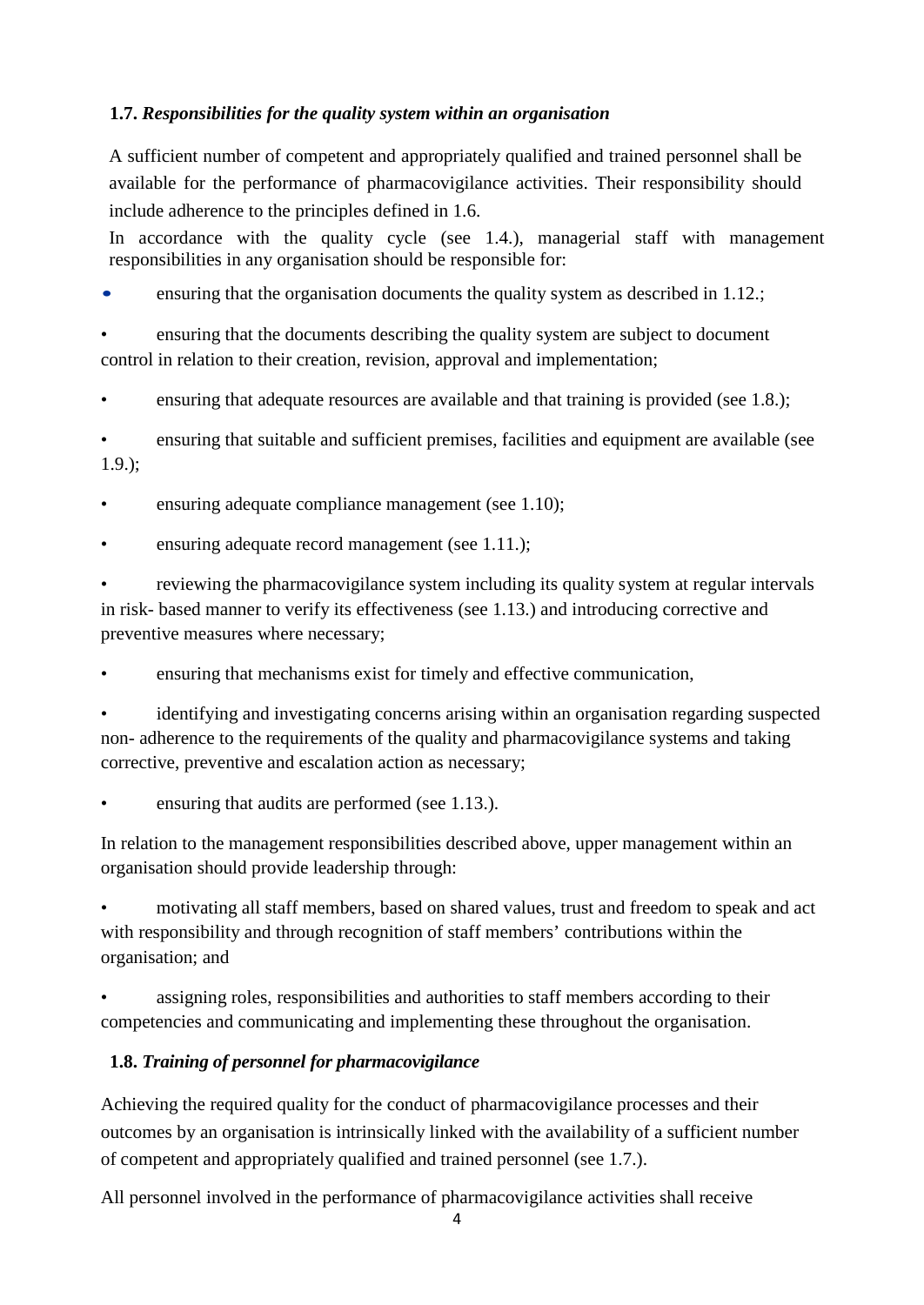initial and continued training.This training shall relate to the roles and responsibilities of the personnel [Regulation on Safety of Drugs Act 5 (5), Act 26)].

The organisation shall keep training plans and records for documenting, maintaining and developing the competences of personnel [Regulation on Safety of Drugs Act 26 (3)]. Training plans should be based on training needs assessment and should be subject to monitoring.

The training should support continuous improvement of relevant skills, the application of scientific progress and professional development and ensure that staff members have the appropriate qualifications, understanding of relevant pharmacovigilance requirements as well as experience for the assigned tasks and responsibilities. All staff members of the organisation should receive and be able to seek information about what to do if they become aware of a safety concern.

There should be a process in place within the organisation to check that training results in the appropriate levels of understanding and conduct of pharmacovigilance activities for the assigned tasks and responsibilities, or to identify unmet training needs, in line with professional development plans agreed for the organisations as well as the individual staff members.

Adequate training should also be considered by the organisation for those staff members to whom no specific pharmacovigilance tasks and responsibilities have been assigned but whose activities may have an impact on the pharmacovigilance system or the conduct of pharmacovigilance. Such activities include but are not limited to those related to clinical trials, technical product complaints, medical information, terminologies, sales and marketing, regulatory affairs, legal affairs and audits.

Appropriate instructions on the processes to be used in case of urgency, including business continuity (see 1.12.2.), shall be provided by the organisation to their personnel.

#### **1.9.** *Facilities and equipment for pharmacovigilance*

Achieving the required quality for the conduct of pharmacovigilance processes and their outcomes is also intrinsically linked with appropriate facilities and equipment used to support the processes. Facilities and equipment should include office space, information technology (IT) systems and (electronic) storage space. They should be located, designed, constructed, adapted and maintained to suit their intended purpose in line with the quality objectives for pharmacovigilance (see 1.5.). Facilities and equipment which are critical for the conduct of pharmacovigilance (see 1.12.2.) should be subject to appropriate checks, qualification and/or validation activities to prove their suitability for the intended purpose. There should be processes in place to keep awareness of the valid terminologies in their valid versions and to keep the IT systems up-to-date accordingly.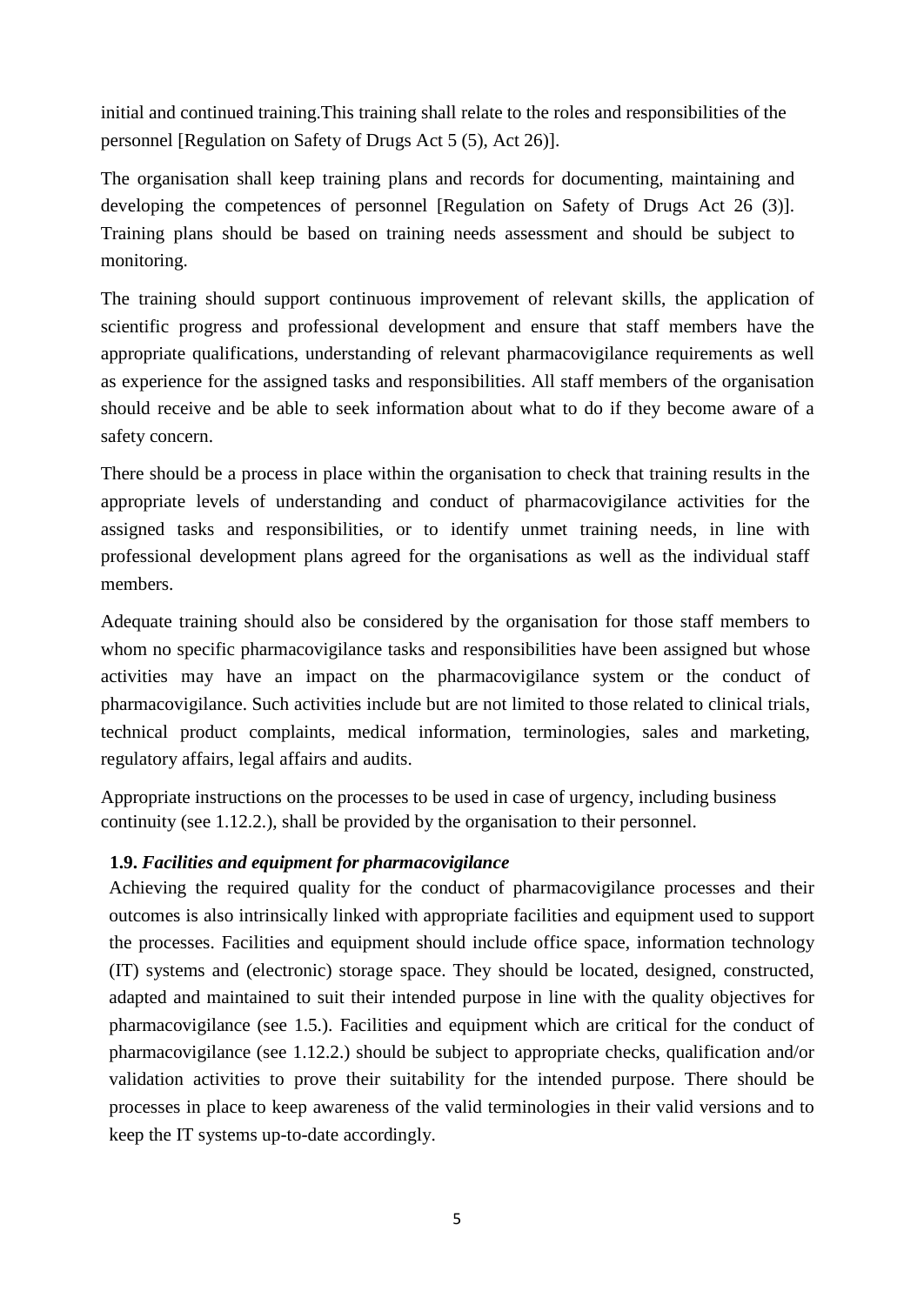## **1.10. Compliance management by marketing authorisation holders**

For the purpose of compliance management, marketing authorisation holders shall have specific quality system procedures and processes in place in order to ensure the following:

- the continuous monitoring of pharmacovigilance data, the examination of options for risk minimisation and prevention and that appropriate measures are taken by the marketing authorisation holder
- the scientific evaluation of all information on the risks of medicinal products as regards patients' or public health, in particular as regards adverse reactions in human beings arising from use of the product within or outside the terms of its marketing authorisation or associated with occupational exposure

• the submission of accurate and verifiable data on serious and non-serious adverse reactions to Turkey Pharmacovigilance Center (TUFAM) within the legally required time-limits.

- the quality, integrity and completeness of the information submitted on the risks of medicinal products, including processes to avoid duplicate submissions and to validate signals.
- effective communication by the marketing authorisation holder with authority, including communication on new or changed risks, the pharmacovigilance system master file, risk management systems, risk minimisations measures, periodic safety update reports, corrective and preventive actions and post-authorisation safety studies;
- the update of product information by the marketing authorisation holder in the light of scientific knowledge;

• appropriate communication of relevant safety information to healthcare professionals and patients.

# **1.11.** *Record management*

The organisation shall record all pharmacovigilance information and ensure that it is handled and stored so as to allow accurate reporting, interpretation and verification of that information.

A record management system shall be put in place for all documents used for pharmacovigilance activities, ensuring their retrievability as well as traceability of the measures taken to investigate

safety concerns, of the timelines for those investigations and of decisions on safety concerns, including their date and the decision-making process.

The record management system should support:

- the management of the quality of pharmacovigilance data, including their completeness, accuracy and integrity;
- timely access to all records;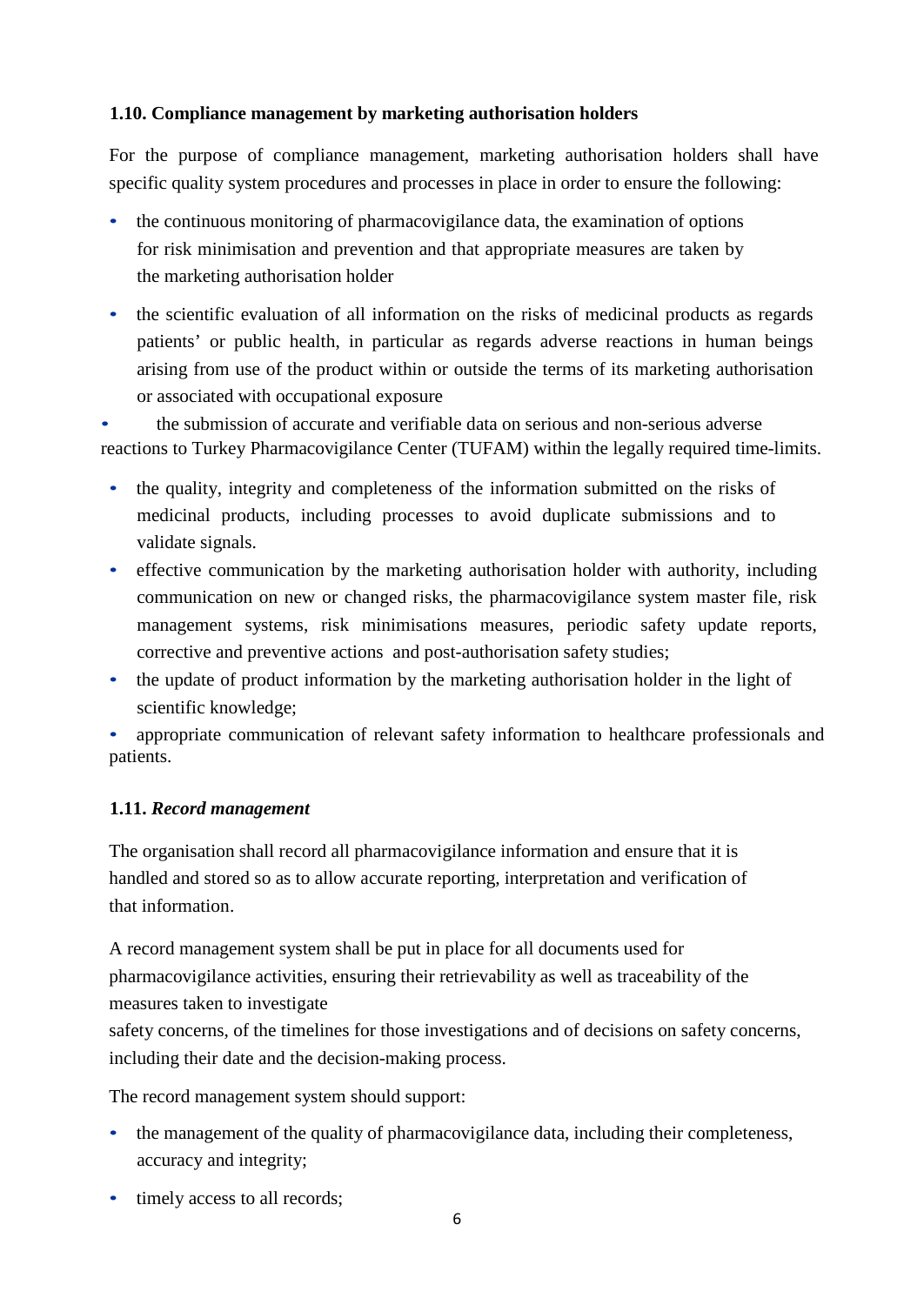- effective internal and external communication; and
- the retention of documents relating to the pharmacovigilance systems and the conduct of pharmacovigilance for individual medicinal products, in accordance with the applicable retention periods.

In addition, marketing authorisation holders shall establish mechanisms enabling the traceability and follow-up of adverse reaction reports.

In this context, it should be ensured that the fundamental right to personal data protection is fully and effectively guaranteed in all pharmacovigilance activities in conformity with legal provisions. The purpose of safeguarding public health constitutes a substantial public interest and consequently the processing of personal data should be justified if identifiable personal data are processed only where necessary and only where the parties involved assess this necessity at every stage of the pharmacovigilance process. As part of a record management system, specific measures should therefore be taken at each stage in the storage and processing of pharmacovigilance data to ensure data security and confidentiality. This should involve strict limitation of access to documents and to databases to authorised personnel respecting the medical and administrative confidentiality of the data.

There should be appropriate structures and processes in place to ensure that pharmacovigilance data and records are protected from destruction during the applicable record retention period.

The record management system should be described in a record management policy.

# **1.12.** *Documentation of the quality system*

All elements, requirements and provisions adopted for the quality system shall be documented in a systematic and orderly manner in the form of written policies and procedures, such as quality plans, quality manuals and quality records.

A quality plan documents the setting of quality objectives and sets out the processes to be implemented to achieve them. A procedure is a specified way to carry out a process and may take the format of a standard operating procedure and other work instruction or quality manual. A quality manual documents the scope of the quality system, the processes of the quality system and the interaction between the two. A quality record is a document stating results achieved or providing evidence of activities performed.

In order to have a systematic approach, the organisation should define in advance:

• quality objectives specific to their organisations in accordance with the overall quality objectives provided under 1.5. and the structure- and process-specific quality objectives in accordance with each Module of GVP.

• methods for monitoring the effectiveness of the pharmacovigilance system (see 1.13.).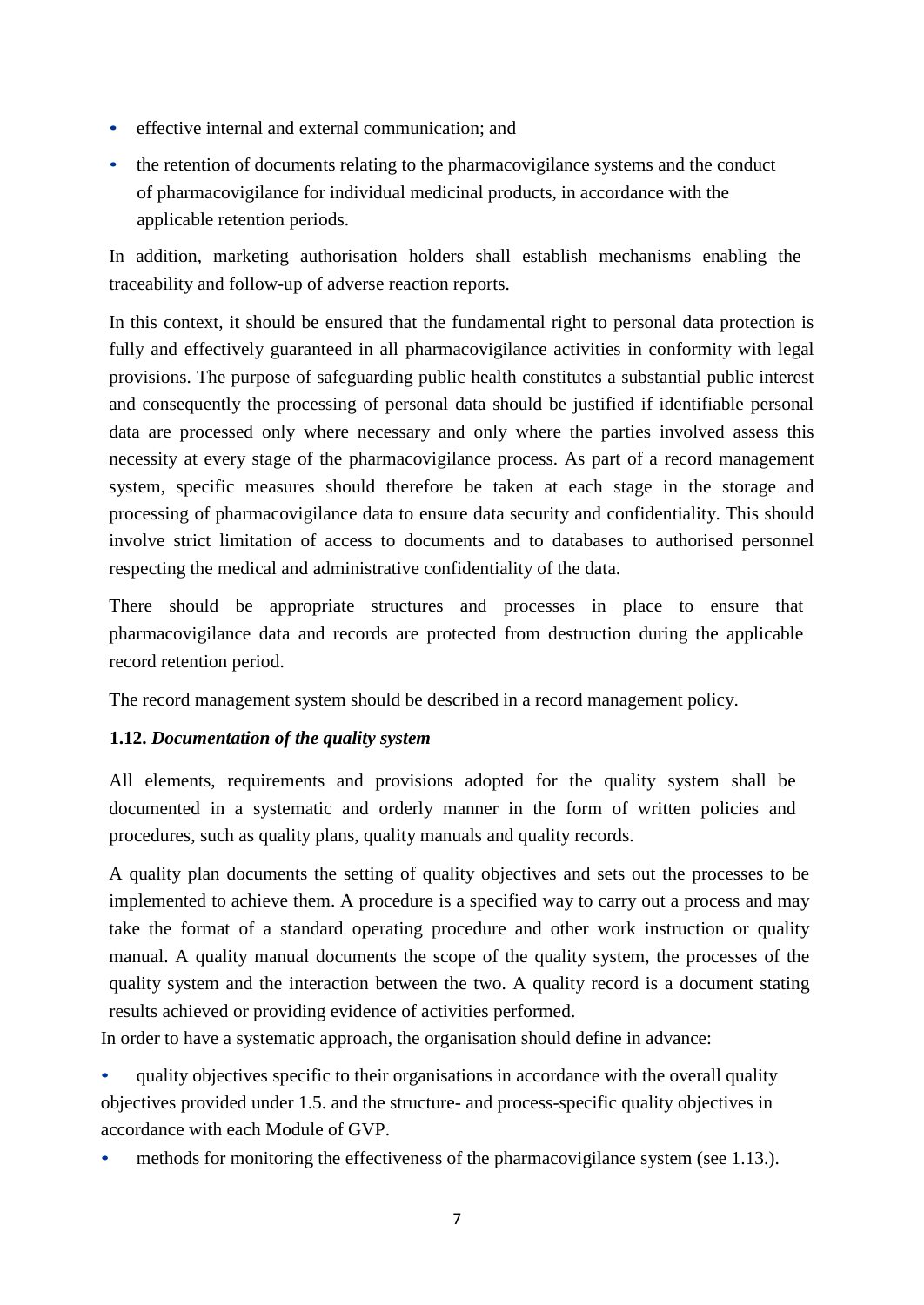The quality system shall be documented by:

• documents on organisational structures and assignments of tasks to personnel (see  $1.12.1$ );

• training plans and records (see 1.8.);

• instructions for the compliance management processes (see 1.10.);

• appropriate instructions on the processes to be used in case of urgency, including business continuity (see 1.12.2);

• performance indicators where they are used to continuously monitor the good performance of pharmacovigilance activities;

• reports of quality audits and follow-up audits, including their dates and results.

Training plans and records shall be kept and made available for audit and inspection.

It is recommended that the documentation of the quality system also includes:

• the methods of monitoring the efficient operation of the quality system and, in particular, its ability to fulfil the quality objectives;

a record management policy;

• records created as a result of pharmacovigilance processes which demonstrate that key steps for the defined procedures have been taken;

• records and reports relating to the facilities and equipment including functionality checks, qualification and validation activities which demonstrate that all steps required by the applicable requirements, protocols and procedures have been taken;

• records to demonstrate that deficiencies and deviations from the established quality system are monitored, that corrective and preventive actions have been taken, that solutions have been applied to deviations or deficiencies and that the effectiveness of the actions taken has been verified.

# **1.12.1. Additional quality system documentation by marketing authorisation holders**

In addition to the quality system documentation in accordance with 1.12., marketing authorisation holders shall document:

- their human resource management in the pharmacovigilance system master file (PSMF);
- job descriptions defining the duties of the managerial and supervisory staff;

• an organisational chart defining the hierarchical relationships of managerial and supervisory staff;

instructions on critical processes (see 1.12.2.) in the pharmacovigilance system master file (PSMF);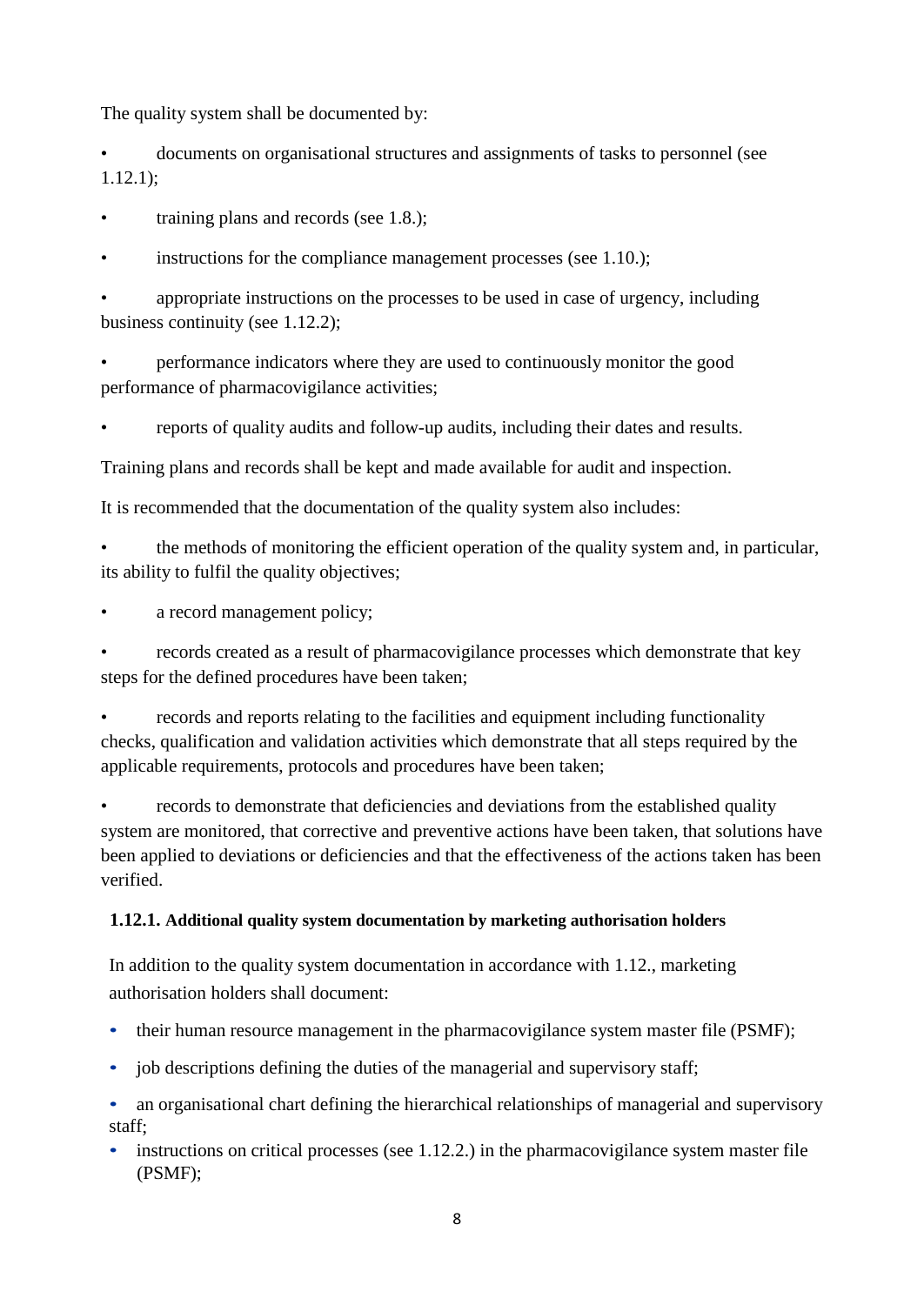• their record management system in the pharmacovigilance system master file.

It is recommended that the documentation of the quality system additionally includes the

organisational structures and assignments of tasks, responsibilities and authorities to all personnel directly involved in pharmacovigilance tasks.

For the requirements of documenting the quality system in the pharmacovigilance system master file or its annexes.

# **1.12.2. Critical pharmacovigilance processes and business continuity**

The following pharmacovigilance processes should be considered as critical include:

• continuous safety profile monitoring and benefit-risk evaluation of authorised medicinal products;

• establishing, assessing and implementing risk management systems and evaluating the effectiveness of risk minimisation;

• collection, processing, management, quality control, follow-up for missing information, coding, classification, duplicate detection, evaluation and timely electronic transmission of individual case safety reports (ICSRs) from any source;

signal management;

• scheduling, preparation (including data evaluation and quality control), submission and assessment of periodic safety update reports;

- meeting commitments and responding to requests from competent authorities, including provision of correct and complete information;
- interaction between the pharmacovigilance and product quality defect systems;

• communication about safety concerns between marketing authorisation holders and competent authorities, in particular notifying changes to the risk-benefit balance of medicinal products;

• communicating information to patients and healthcare professionals about changes to the risk- benefit balance of products for the aim of safe and effective use of medicinal products;

- keeping product information up-to-date with the current scientific knowledge, including the conclusions of the assessment and recommendations from the applicable competent authority;
- implementation of variations to marketing authorisations for safety reasons according to the urgency required.

Business continuity plans should be established in a risk-based manner and should include:

• provisions for events that could severely impact on the organisation's staff and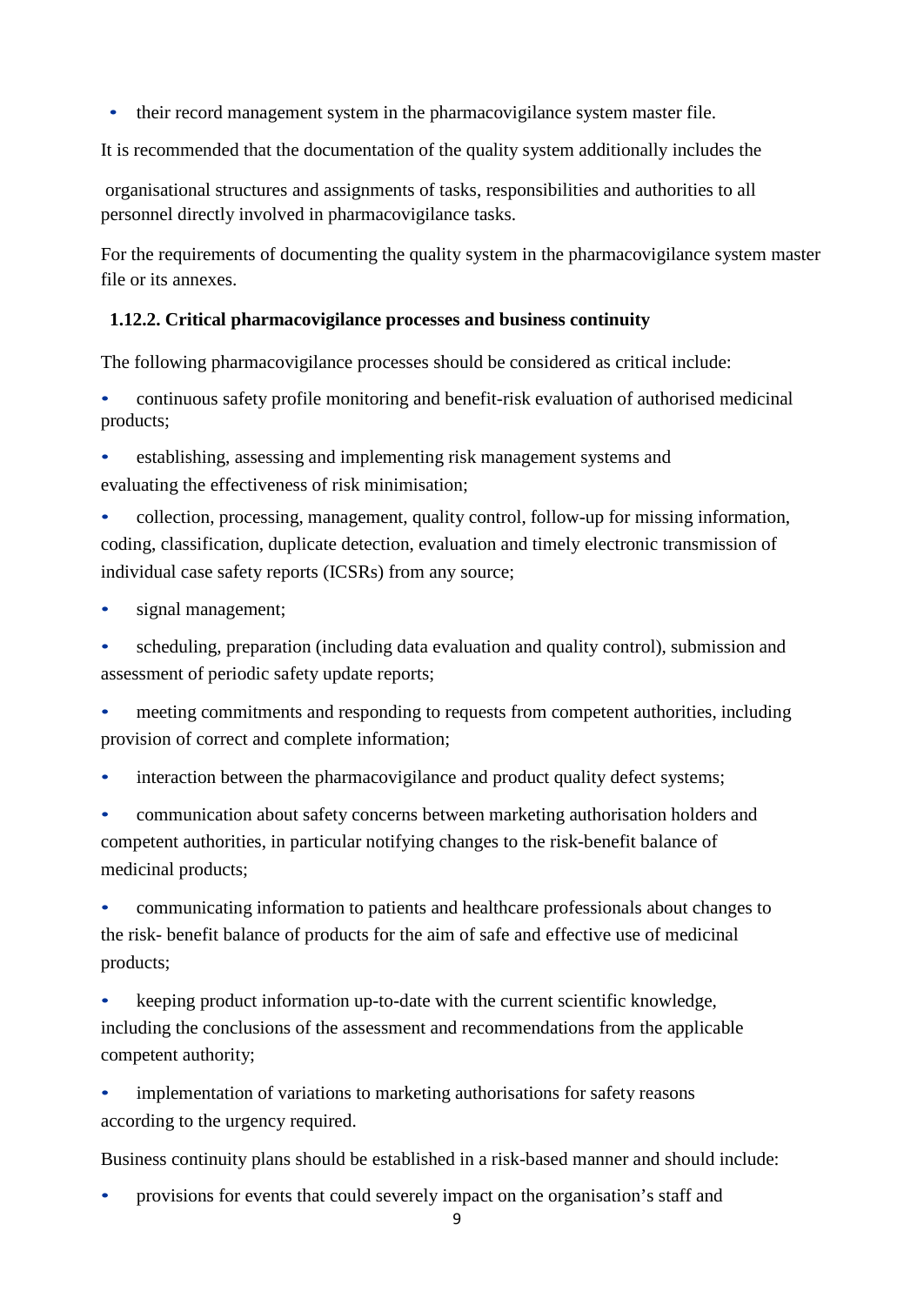infrastructure in general or on the structures and processes for pharmacovigilance in particular; and

back-up systems for urgent exchange of information within an organisation, amongst organisations sharing pharmacovigilance tasks as well as between marketing authorisation holders and competent authorities.

# **1.13. Monitoring of the performance and effectiveness of the pharmacovigilance system and its quality system**

Processes to monitor the performance and effectiveness of a pharmacovigilance system and its quality system should include:

- reviews of the systems by those responsible for management;
- audits:
- compliance monitoring;
- inspections;
- evaluating the effectiveness of actions taken with medicinal products for the purpose of minimising risks and supporting their safe and effective use in patients.

The organisation may use performance indicators to continuously monitor the good performance of pharmacovigilance activities in relation to the quality requirements. The quality requirements for each pharmacovigilance process are provided in each Module of GVP as appropriate.

The requirements for the quality system itself are laid out in this Module and its effectiveness should be monitored by managerial staff, who should review the documentation of the quality system (see 1.12.) at regular intervals, with the frequency and the extent of the reviews to be determined in a risk-based manner. Pre-defined programmes for the review of the system should therefore be in place. Reviews of the quality system should include the review of standard operating procedures and work instructions, deviations from the established quality system, audit and inspections reports as well as the use of the indicators referred to above.

Risk-based audits of the quality system shall be performed at regular intervals to ensure that it complies with the requirements for the quality system, the human resource management, the compliance management, the record management and the data retention and to ensure its effectiveness. Audits of the quality system should include audit of the pharmacovigilance system which is the subject of the quality system. The methods and processes for the audits are described in Module IV. In relation to the pharmacovigilance system of a marketing authorisation holder, a report shall be drawn up on the results for each quality audit and any follow-up audits be sent to the management responsible for the matters audited. The report should include the results of audits of organisations or persons the marketing authorisation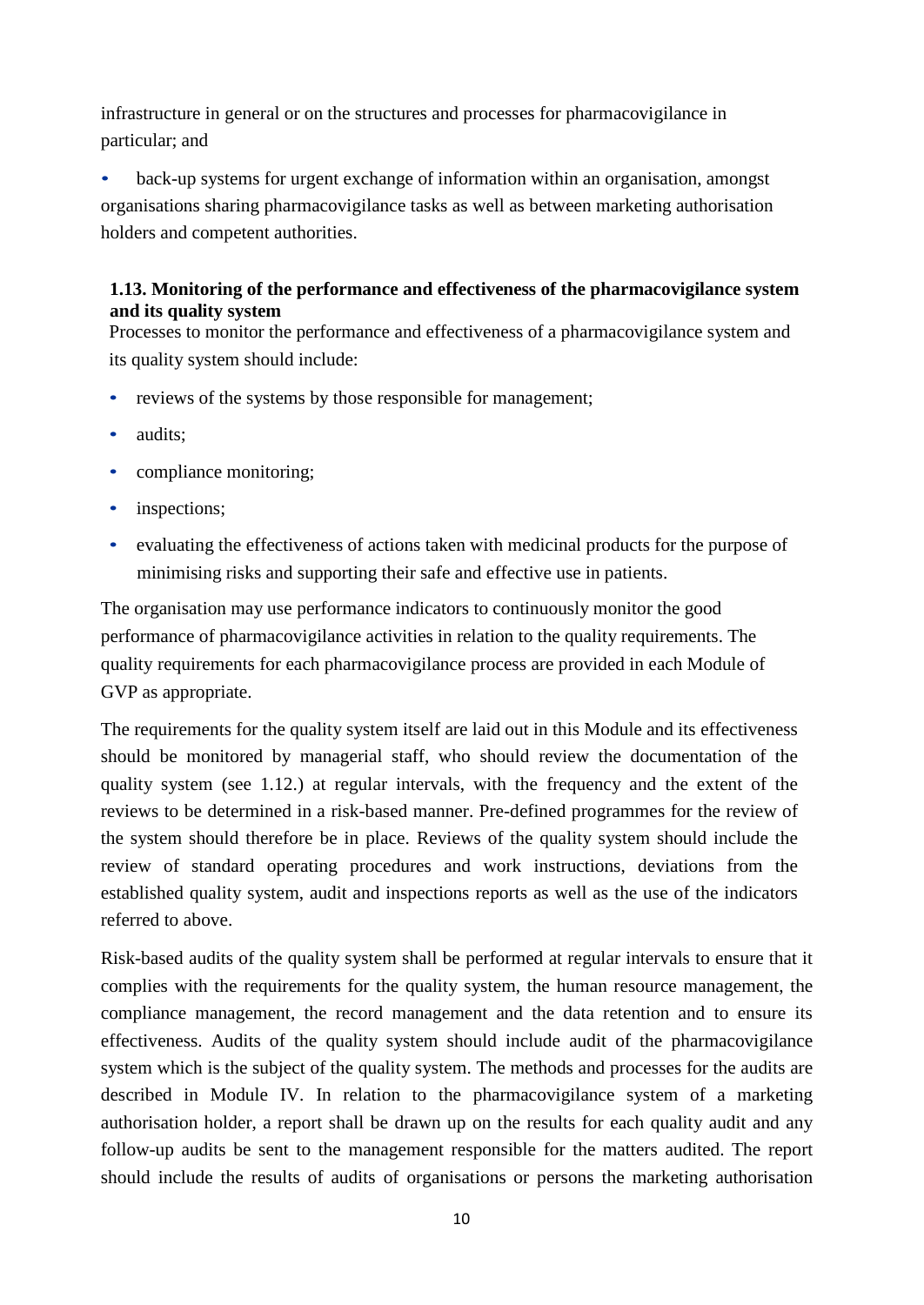holder has delegated tasks to, as these are part of the marketing authorisation holder's pharmacovigilance system. For competent authorities, the audit report shall be sent to the management responsible for the matters audited.

As a consequence of the monitoring of the performance and effectiveness of a pharmacovigilance system and its quality system (including the use of audits), corrective and preventive measures should be implemented when deemed necessary. In particular as a consequence of audits, corrective action(s), including a follow-up audit of deficiencies, shall be taken where necessary. Additionally, Authority should have in place arrangements for monitoring the compliance of marketing authorisations holders with legally required pharmacovigilance tasks and responsibilities.

## **1.14.** *Preparedness planning for pharmacovigilance in public health emergencies*

Any pharmacovigilance system should be adaptable to public health emergencies and preparedness plans should be developed as appropriate.

# **SECTION II General Responsibilities**

## **2.1.** *Overall pharmacovigilance responsibilities of the marketing authorisation holder*

The marketing authorisation holder shall operate a pharmacovigilance system and shall establish and use a quality system that is adequate and effective for performing its pharmacovigilance activities .

There may be circumstances where a marketing authorisation holder may establish more than one pharmacovigilance system, (e.g. vaccines, products available without medical prescription).

A description of the pharmacovigilance system shall be developed by the applicant for a marketing authorisation in the format of a pharmacovigilance system master file and be maintained by the marketing authorisation holder for all authorised medicinal products The applicant or the marketing authorisation holder is also responsible for developing and maintaining product- specific risk management systems.

Guidance on the structures and processes on how the marketing authorisation holder should conduct the pharmacovigilance tasks and responsibilities is provided in the respective GVP Modules.

## **2.1.1. Responsibilities of the marketing authorisation holder in relation to the qualified person responsible for pharmacovigilance**

As a part of pharmacovigilance system, the qualified person responsible for pharmacovigilance and deputy of the qualified person responsible for pharmacovigilance who has suitable features and is responsible in pharmacovigilance in Turkey should always and consistently be authorized.

A common the qualified person responsible for pharmacovigilance and deputy may be assigned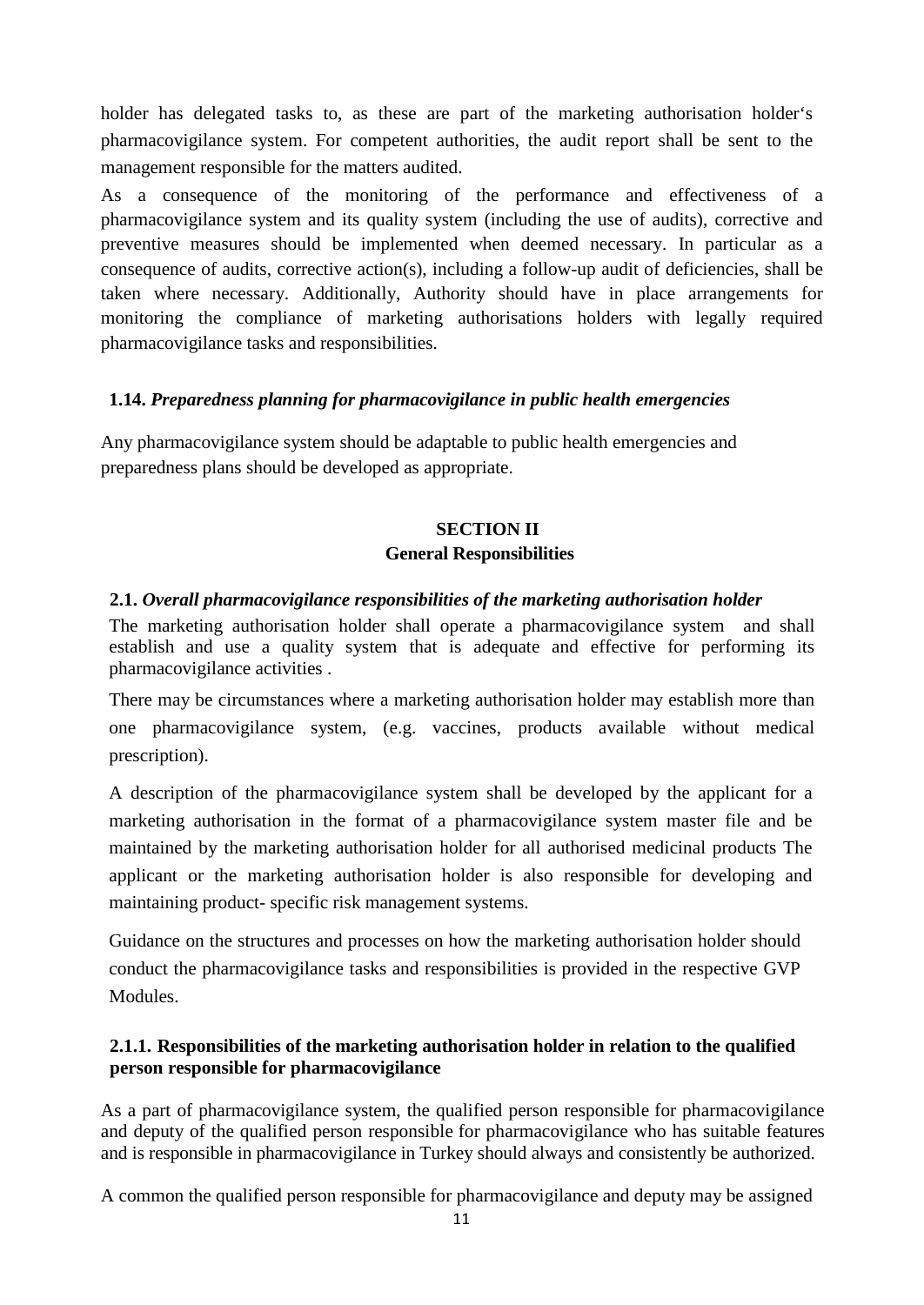if different marketing authorization holders operating acts under the partnership roof conduct a common pharmacovigilance system. However, these persons could not conduct any other tasks than being the qualified person responsible for pharmacovigilance.

If Marketing Authorization Holder conducts all pharmacovigilance-related tasks via a contracted pharmacovigilance service corporation, Marketing Authorization Holder may not employ the qualified person responsible for pharmacovigilance. However, some of the pharmacovigilancerelated tasks are conducted via a contracted pharmacovigilance service corporation; Marketing Authorization Holder should employ the qualified person responsible for pharmacovigilance continuously [Regulation on Safety of Drugs Act (5), (6)].

The duties of the qualified person responsible for pharmacovigilance shall be defined in a job description. The hierarchical relationship of the qualified person responsible for pharmacovigilance shall be defined in an organisational chart together with those of other managerial and supervisory staff. Information relating to the qualified person responsible for pharmacovigilance shall be included in the pharmacovigilance systems master file.

Marketing Authorization Holder should provide pharmacovigilance officer to get sufficient authority that would affect quality system and pharmacovigilance activities. Marketing Authorization Holder should provide that required structure and processes are in force for the qualified person responsible for pharmacovigilance to exactly perform responsibilities listed in section 2.1.12. To accomplish this, Marketing Aurhorization Holder should provide the qualified person responsible for pharmacovigilance to have access to all relevant information especially relating with the followings:

- emerging safety concerns and any other information relating to the benefit/risk evaluation of the medicinal products covered by the pharmacovigilance system;
- ongoing or completed clinical trials and other studies the marketing authorisation holder is aware of and which may be relevant to the safety of the medicinal products;
- information from sources other than from the marketing authorisation holder,
- the procedures relevant to pharmacovigilance which the marketing authorisation holder has in place at every level in order to ensure consistency and compliance across the organisation.

Regular inspection results and criteria used with relation to the quality system established in section 1.7 and 1.13 should be shared with the qualified person responsible for pharmacovigilance by managers.

Compliance information should be periodically given to the qualified person responsible for pharmacovigilance.

In particular with regard to its adverse reaction database (or other systems to collate adverse reaction reports), the marketing authorisation holder should implement a procedure to ensure that the qualified person responsible for pharmacovigilance is able to obtain information from the database, for example, to respond to urgent requests for information from the competent authorities or the Agency, at any time. If this procedure requires the involvement of other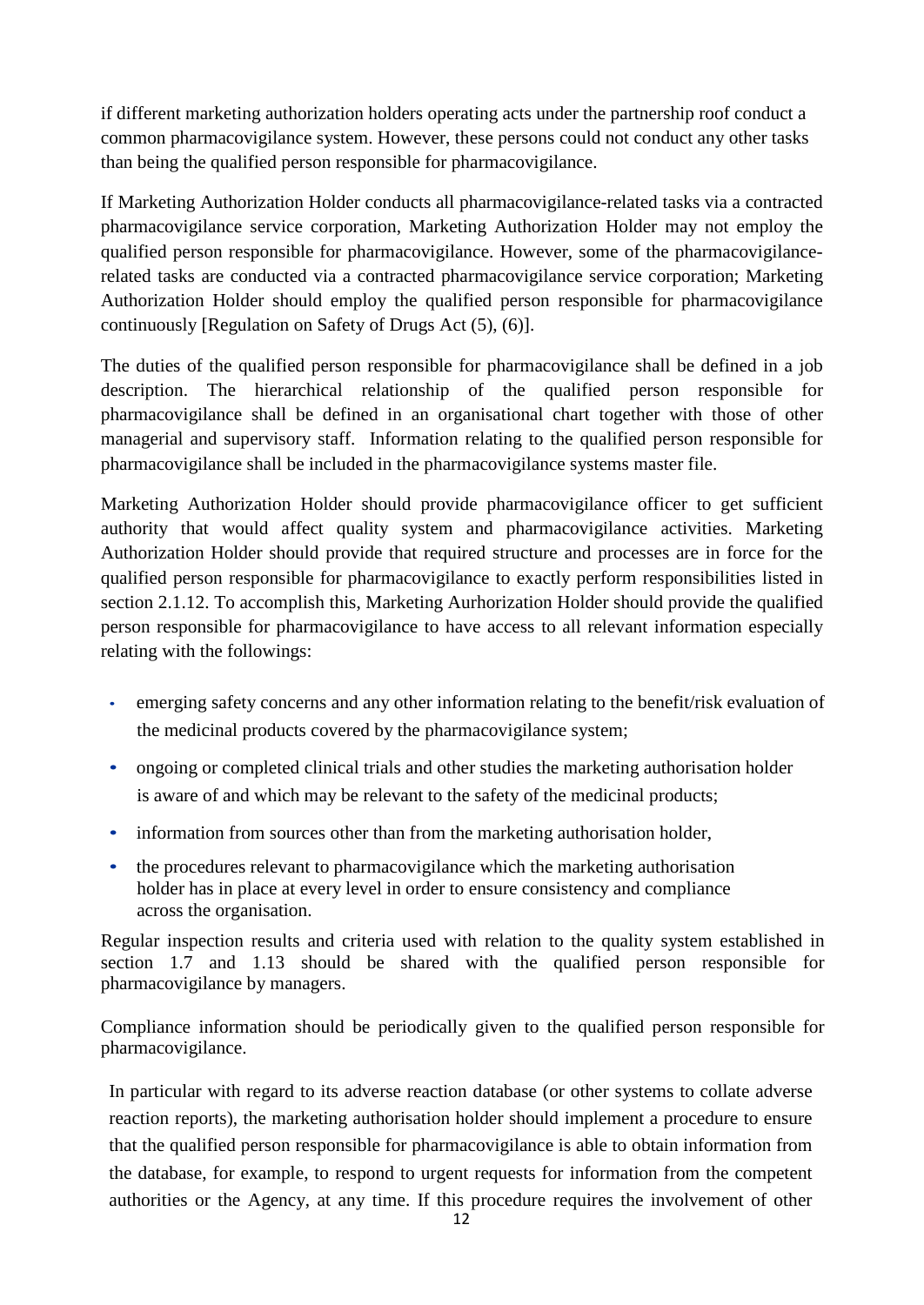personnel, for example database specialists, then this should be taken into account in the arrangements made by the marketing authorisation holder for supporting the qualified person responsible for pharmacovigilance outside of normal working hours.

When a marketing authorisation holder intends to expand its product portfolio, (for example, by acquisition of another company or by purchasing individual products from another marketing authorisation holder), the qualified person responsible for pharmacovigilance should be notified as early as possible in the due diligence process in order that the potential impact on the pharmacovigilance system can be assessed and the system be adapted accordingly. The qualified person responsible for pharmacovigilance may also have a role in determining what pharmacovigilance data should be requested from the other company, either pre- or post-acquisition. In this situation, the qualified person responsible for pharmacovigilance should be made aware of the sections of the contractual arrangements that relate to responsibilities for pharmacovigilance activities and safety data exchange and have the authority to request amendments.

When a marketing authorisation holder intends to establish a partnership with another marketing authorisation holder, organisation or person that has a direct or indirect impact on the pharmacovigilance system, the qualified person responsible for pharmacovigilance should be informed early enough and be involved in the preparation of the corresponding contractual arrangements (see 2.1.3.) so that all necessary provisions relevant to the pharmacovigilance system are included.

#### **2.1.1.1 Qualifications of the qualified person responsible for pharmacovigilance**

Marketing authorization holder must make sure that the qualified person responsible for pharmacovigilance and deputy of the qualified person responsible for pharmacovigilance must have adequate theoretical and practical information in order to carry on pharmacovigilance operations.

The applicant or marketing authorisation holder should provide the qualified person responsible for pharmacovigilance with training in relation to its pharmacovigilance system, which is appropriate for the role prior to the qualified person responsible for pharmacovigilance taking up the position and which is appropriately documented. Consideration should be given to additional training, as needed, of the qualified person responsible for pharmacovigilance in the medicinal products covered by the pharmacovigilance system.

#### **2.1.1.2. Role of the qualified person responsible for pharmacovigilance**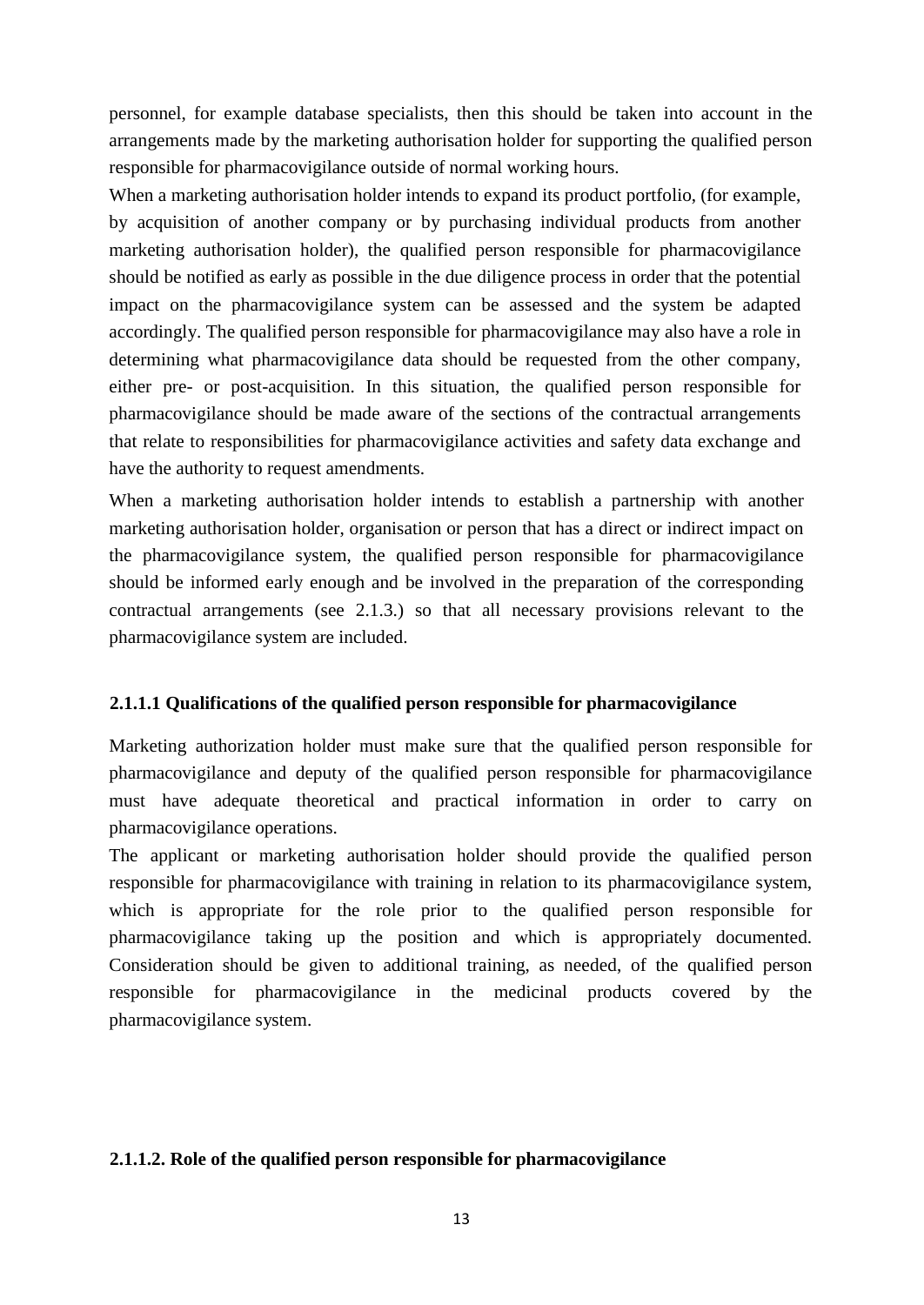The qualified person responsible for pharmacovigilance shall be responsible for the establishment and maintenance of the marketing authorisation holder's pharmacovigilance system. Thus, the qualified person responsible for pharmacovigilance must have authority on performance of the quality system and authority to influence carrying out farmacovigilance operations and to comply legal requirements, to maintain and to improve them. For this reason, the qualified person responsible for pharmacovigilance must have access to farmavigilance system main dossier. The qualified person responsible for pharmacovigilance must have an position which gives him/her authority over information present in pharmacovigilance system master file, of which the responsibility for it to contain true and up to date information belongs to the qualified person responsible for pharmacovigilance.

In relation to the medicinal products covered by the pharmacovigilance system, specific additional responsibilities of the qualified person responsible for pharmacovigilance should include:

- having awareness of medicinal product safety profiles and any emerging safety concerns;
- To have information about all circumstances and obligations related to safety and safe usage of drugs.
- having awareness of risk minimisation measures.
- being aware of and having sufficient authority over the content of risk management plans.
- to participate in evaluation and end of procedure protocols of post approval safety studies according to risk management plans
- having awareness of post-authorisation safety studies requested by a Authority including the results of studies
- ensuring conduct of pharmacovigilance and submission of all pharmacovigilancerelated documents in accordance with the legal requirements and GVP.
- ensuring the necessary quality, including especially the correctness and completeness, of documents submitted to the Authority.
- ensuring a full and prompt response to any request from the Authority for the provision of additional information necessary for the benefit- risk evaluation of a medicinal product
- providing any other information relevant to the benefit-risk evaluation to the Authorities.
- providing input into the preparation of regulatory action in response to emerging safety concerns (e.g. variations, urgent safety restrictions, and communication to patients and healthcare professionals)

This responsibility for the pharmacovigilance system means that the qualified person responsible for pharmacovigilance has oversight over the functioning of the system in all relevant aspects, including its quality system (e.g. standard operating procedures, contractual arrangements, database operations, compliance data regarding quality, completeness and timeliness of expedited reporting and submission of periodic update reports, audit reports and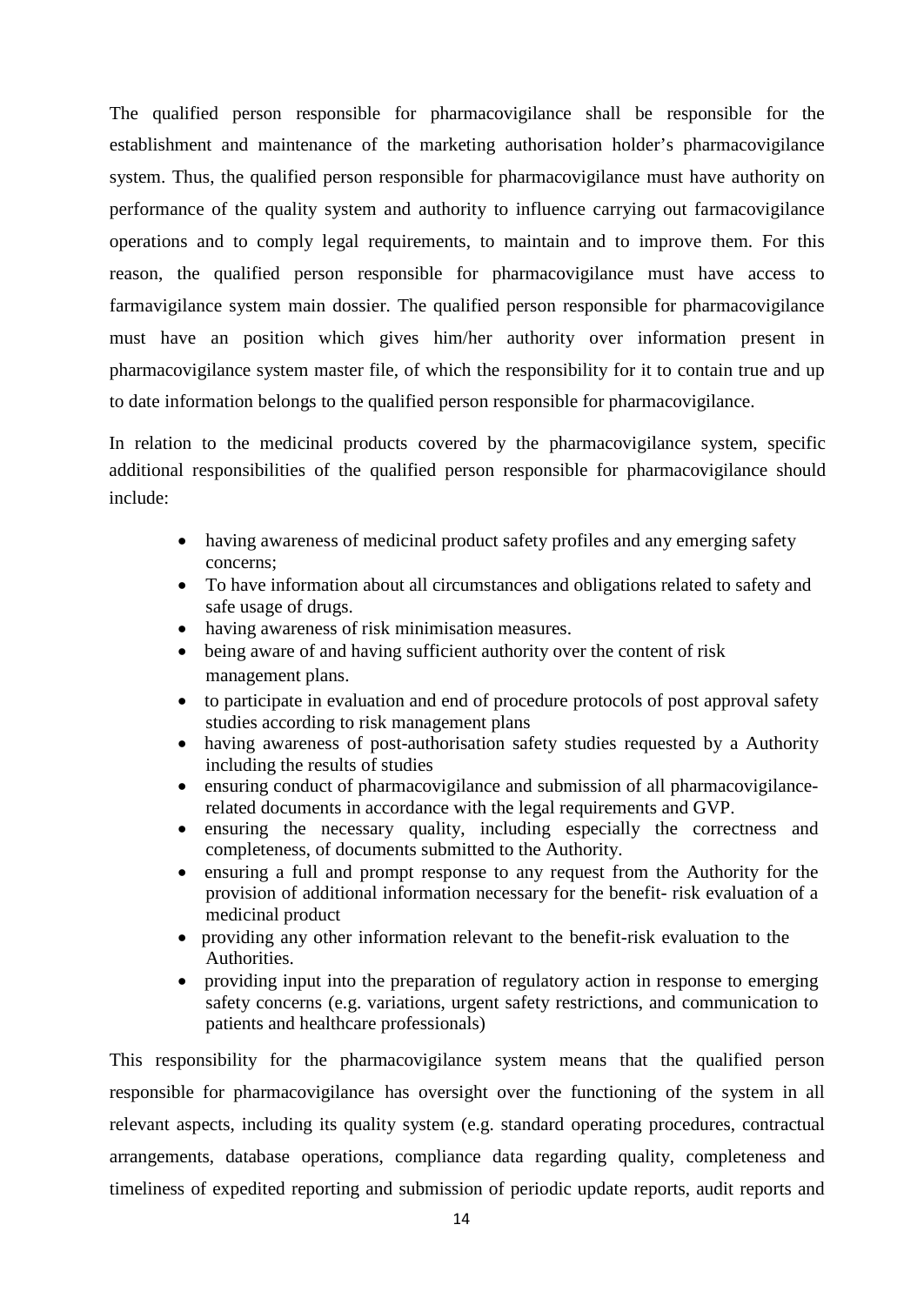training of personnel in relation to pharmacovigilance). Specifically for the adverse reaction database, if applicable, the qualified person responsible for pharmacovigilance

should be aware of the validation status of the database, including any failures that occurred during validation and the corrective actions that have been taken to address the failures. The qualified person responsible for pharmacovigilance should also be informed of significant changes that are made to the database (e.g. changes that could have an impact on pharmacovigilance activities).

### **2.1.2. Specific quality system processes of the marketing authorisation holder**

In applying the requirements set out in 1.10, the marketing authorisation holder shall put in place the following additional specific quality system processes for ensuring:

Monitoring usage of MedDRA terminology cited in Regulation Article 5 (3) about Regulaton on Drug Safety for clasification, presentation, accesability, determination and evaluation of benefit/risk, electronic data exchange and communications of pharmacovigilance and drug information , using systematic or regular random examinations.

- the retention of minimum elements of the pharmacovigilance system master file as long as the system described in the pharmacovigilance system master file exists and for at least further 5 years after it has been formally terminated by the marketing authorisation holder
- the retention of pharmacovigilance data and documents relating to medicinal products as long as the marketing authorisation exists and for at least further 10 years after the marketing authorisation has ceased to exist.

To keep the product information up to date by manufacturing authorization holder in the light of scientific knowledge by continuous monitoring of publications released about drug safety.

During the retention period, retrievability of the documents should be ensured. Documents can be retained in electronic format, provided that the electronic system has been appropriately validated and appropriate arrangements exist for system security, access and back-up of data. If documents in paper format are transferred into an electronic format, the transfer process should ensure that all of the information present in the original format is retained in a legible manner and that the media used for storage will remain readable over time.

Documents transferred in situations where the business of the marketing authorisation holder is taken over by another organisation should be complete.

## **2.1.3. Quality system requirements for pharmacovigilance tasks subcontracted by the**